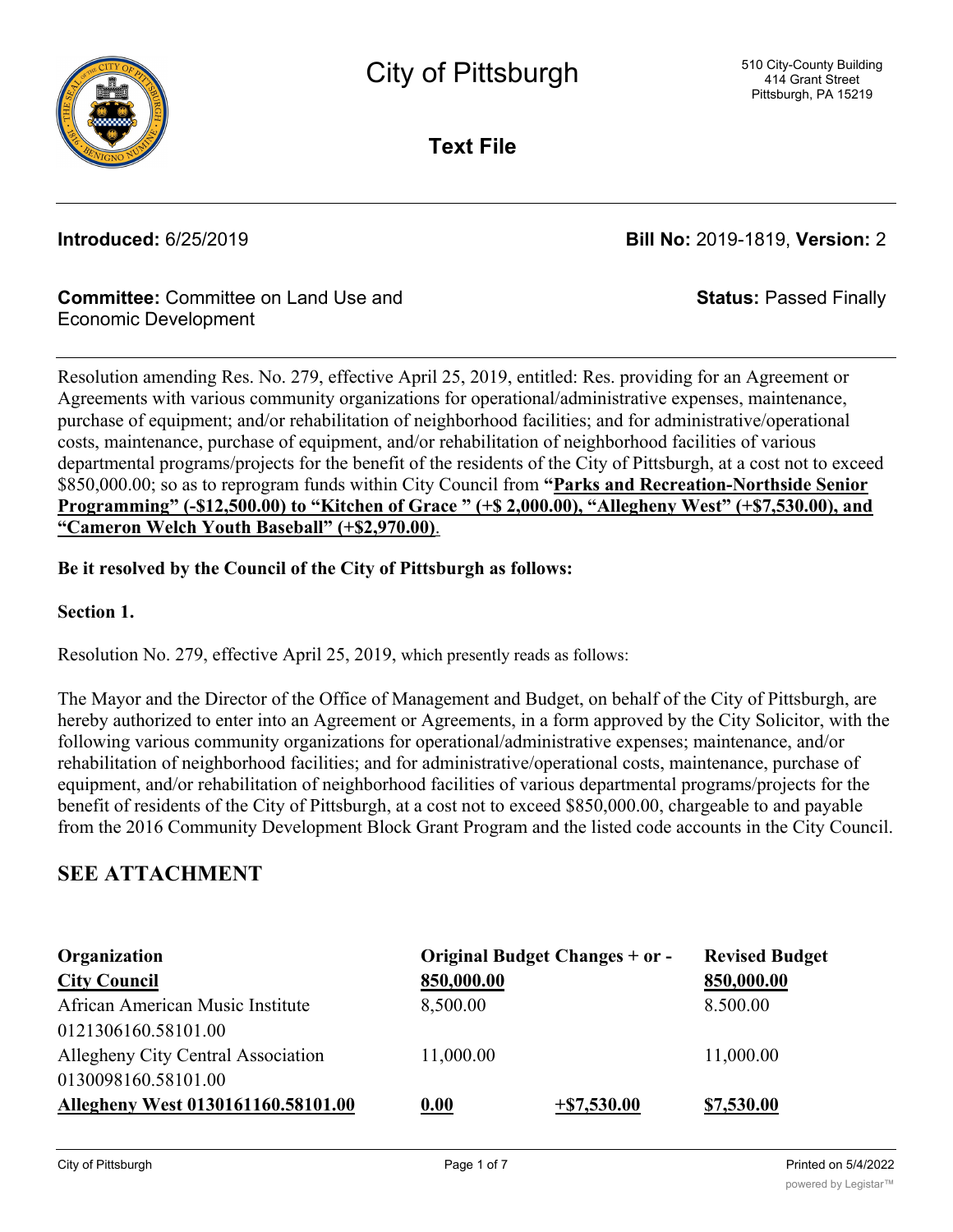### **City Council 850,000.00 850,000.00**  $\frac{1}{2}$

#### **Introduced:** 6/25/2019 **Bill No:** 2019-1819, **Version:** 2  $\frac{1}{2}$   $\frac{1}{2}$   $\frac{1}{2}$   $\frac{1}{2}$   $\frac{1}{2}$   $\frac{1}{2}$   $\frac{1}{2}$   $\frac{1}{2}$   $\frac{1}{2}$   $\frac{1}{2}$   $\frac{1}{2}$   $\frac{1}{2}$   $\frac{1}{2}$   $\frac{1}{2}$   $\frac{1}{2}$   $\frac{1}{2}$   $\frac{1}{2}$   $\frac{1}{2}$   $\frac{1}{2}$   $\frac{1}{2}$   $\frac{1}{2}$   $\frac{1}{2}$

| <b>Committee:</b> Committee on Land Use and |  |
|---------------------------------------------|--|
| Economic Development                        |  |

| Angel's Place 0123096160.58101.00                       | 3,000.00  |             | 3,000.00        |
|---------------------------------------------------------|-----------|-------------|-----------------|
| <b>Beechview Merchants Association</b>                  | 10,000.00 |             | 10,000.00       |
| 0130134160.58101.00                                     |           |             |                 |
| Big Brothers Big Sisters of Greater Pittsburgh,         | 3,500.00  |             | 3,500.00        |
| Inc. 0121313160.58101.00                                |           |             |                 |
| Birmingham Foundation/Win-Char Seniors                  | 3,000.00  |             | 3,000.00        |
| Rent 0130136160.58101.00                                |           |             |                 |
| <b>Bloomfield Citizens Council</b>                      | 10,000.00 |             | 10,000.00       |
| 0129864160.58101.00                                     |           |             |                 |
| <b>Bloomfield Development Corporation</b>               | 10,000.00 |             | 10,000.00       |
| 0123316160.58101.00                                     |           |             |                 |
| Bloomfield-Garfield Corporation                         | 11,000.00 |             | 11,000.00       |
| 0121132160.58101.00                                     |           |             |                 |
| Brashear Association 0129755160.58101.00                | 15,500.00 |             | 15,500.00       |
| Brashear Association/Henry Kaufman Food                 | 2,500.00  |             | 2,500.00        |
| Pantry/Arlington Food Bank                              |           |             |                 |
| 0130099160.58101.00                                     |           |             |                 |
| Brightwood Civic Group 0121142160.58101.00 2,500.00     |           |             | 2,500.00        |
| Brothers and Sisters Emerging                           | 8,500.00  |             | 8,500.00        |
| 0130073160.58101.00                                     |           |             |                 |
| <b>Building Bridges for Business</b>                    | 2,500.00  |             | 2,500.00        |
| 0130100160.58101.00                                     |           |             |                 |
| Carnegie Library - Woods Run Branch                     | 2,500.00  |             | 2,500.00        |
| 0123066160.58101.00                                     |           |             |                 |
| <b>Carrick Community Council</b>                        | 30,000.00 |             | 30,000.00       |
| 0123317160.58101.00                                     |           |             |                 |
| Catholic Youth Association of Pittsburgh, Inc.          | 5,000.00  |             | 5,000.00        |
| 0121323160.58101.00                                     |           |             |                 |
| <b>Cameron Welch Youth Baseball</b>                     | 0.00      | $+2,970.00$ | <u>2,970.00</u> |
| 0130228160.58101.00                                     |           |             |                 |
| Center for Victims - Crisis Intervention                | 8,000.00  |             | 8,000.00        |
| 0128990160.58101.00                                     |           |             |                 |
| Center for Victims/Pittsburgh Mediation Center 3,000.00 |           |             | 3,000.00        |
| 0129972160.58101.00                                     |           |             |                 |
| Children 2 Champions 0130003160.58101.00                | 5,000.00  |             | 5,000.00        |
| Children's Museum of Pittsburgh                         | 3,000.00  |             | 3,000.00        |
| 0123101160.58101.00                                     |           |             |                 |

**Organization Original Budget Changes + or - Revised Budget**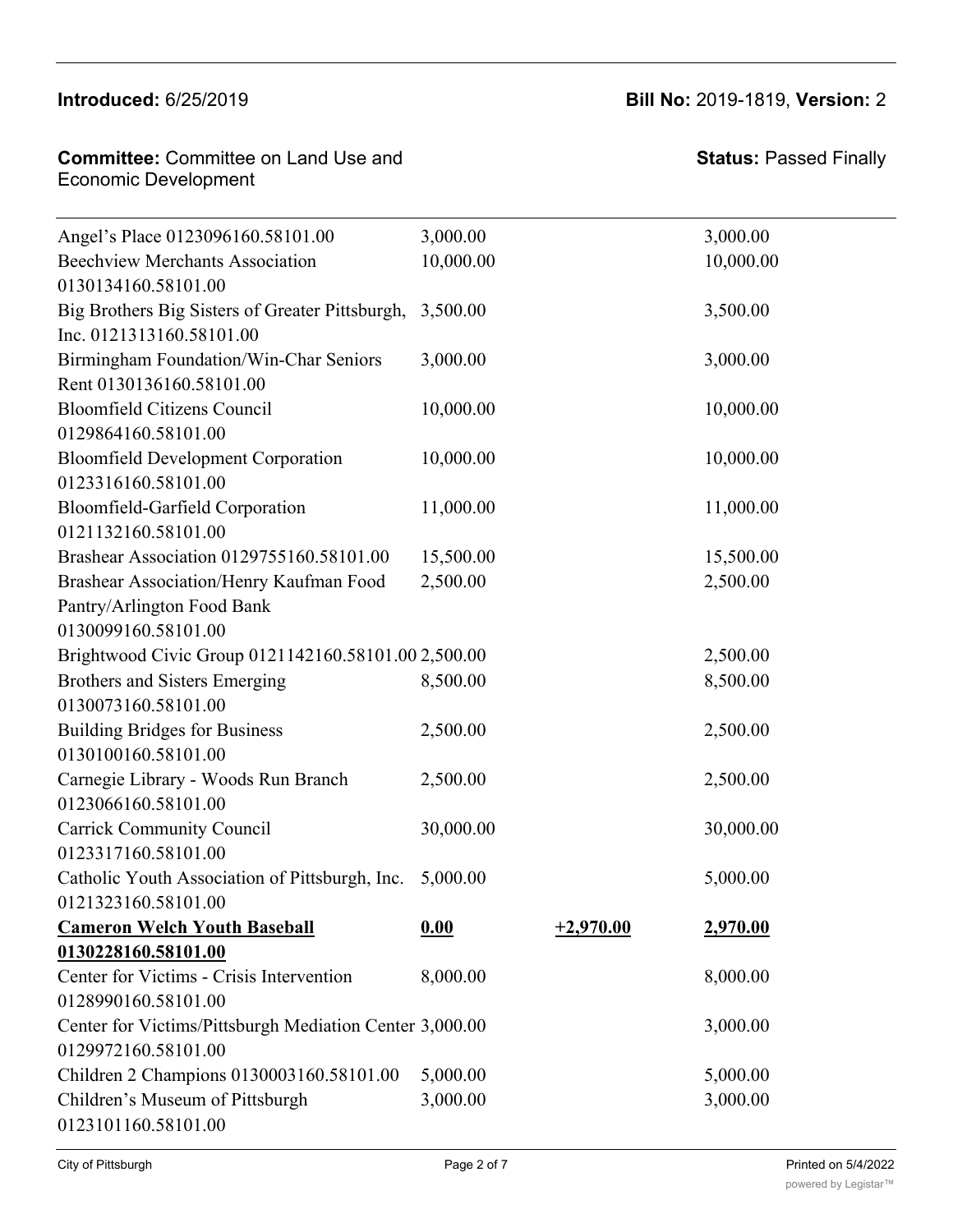### Introduced: 6/25/2019 center for Victims and Victims  $P$  is a property of  $\mathcal{P}$

#### **Introduced:** 6/25/2019 **Bill No:** 2019-1819, **Version:** 2 3,000.00 3,000.00

8,000.00 8,000.00

| <b>Committee:</b> Committee on Land Use and | Status: I |
|---------------------------------------------|-----------|
| <b>Economic Development</b>                 |           |

Center for Victims - Crisis Intervention

| Community Alliance of Spring Garden/East     | 2,500.00  | 2,500.00  |
|----------------------------------------------|-----------|-----------|
| Deutschtown 0123359160.58101.00              |           |           |
| <b>Community Human Services</b>              | 6,000.00  | 6,000.00  |
| 0123179160.58101.00                          |           |           |
| Community Human Services / Oakland           | 5,500.00  | 5,500.00  |
| <b>Business Improvement District</b>         |           |           |
| 0123124160.58101.00                          |           |           |
| Computer Reach 0130221160.58101.00           | 3,000.00  | 3,000.00  |
| DePaul School for Hearing and Speech         | 2,500.00  | 2,500.00  |
| 0130061160.58101.00                          |           |           |
| Earthen Vessels Outreach                     | 7,0000    | 7,000.00  |
| 0123240160.58101.000                         |           |           |
| East Allegheny Community Council             | 2,500.00  | 2,500.00  |
| 0121330160.58101.00                          |           |           |
| <b>East End Cooperative Ministries</b>       | 2,500.00  | 2,500.00  |
| 0129761160.58101.00                          |           |           |
| <b>Elliott West End Athletic Association</b> | 5,000.00  | 5,000.00  |
| 0129763160.58101.00                          |           |           |
| <b>Emmaus Community of Pittsburgh</b>        | 2,500.00  | 2,500.00  |
| 0123304160.58101.00                          |           |           |
| <b>Fineview Ctizens Council</b>              | 1,000.00  | 1,000.00  |
| 0121401160.58101.00                          |           |           |
| Friendship Community Group                   | 2,500.00  | 2,500.00  |
| 0130076160.58101.00                          |           |           |
| Grandview Lions Club 0123222160.58101.00     | 38,000.00 | 38,000.00 |
| Greater Pittsburgh Arts Council              | 2,500.00  | 2,500.00  |
| 0130077160.58101.00                          |           |           |
| Greater Pittsburgh Community Food Bank       | 90,000.00 | 90,000.00 |
| 0167146160.58101.00                          |           |           |
| Habitat for Humanity 0130135160.58101.00     | 11,000.00 | 11,000.00 |
| Hazelwood Initiative 0129131160.58101.00     | 20,000.00 | 20,000.00 |
| Hilltop Alliance 0130108160.58101.00         | 13,000.00 | 13,000.00 |
| Housing Authority /Pressley High Rise        | 2,500.00  | 2,500.00  |
| 0123050160.58101.00                          |           |           |
| Jewish Association on Aging                  | 6,500.00  | 6,500.00  |
| 0123191160.58101.00                          |           |           |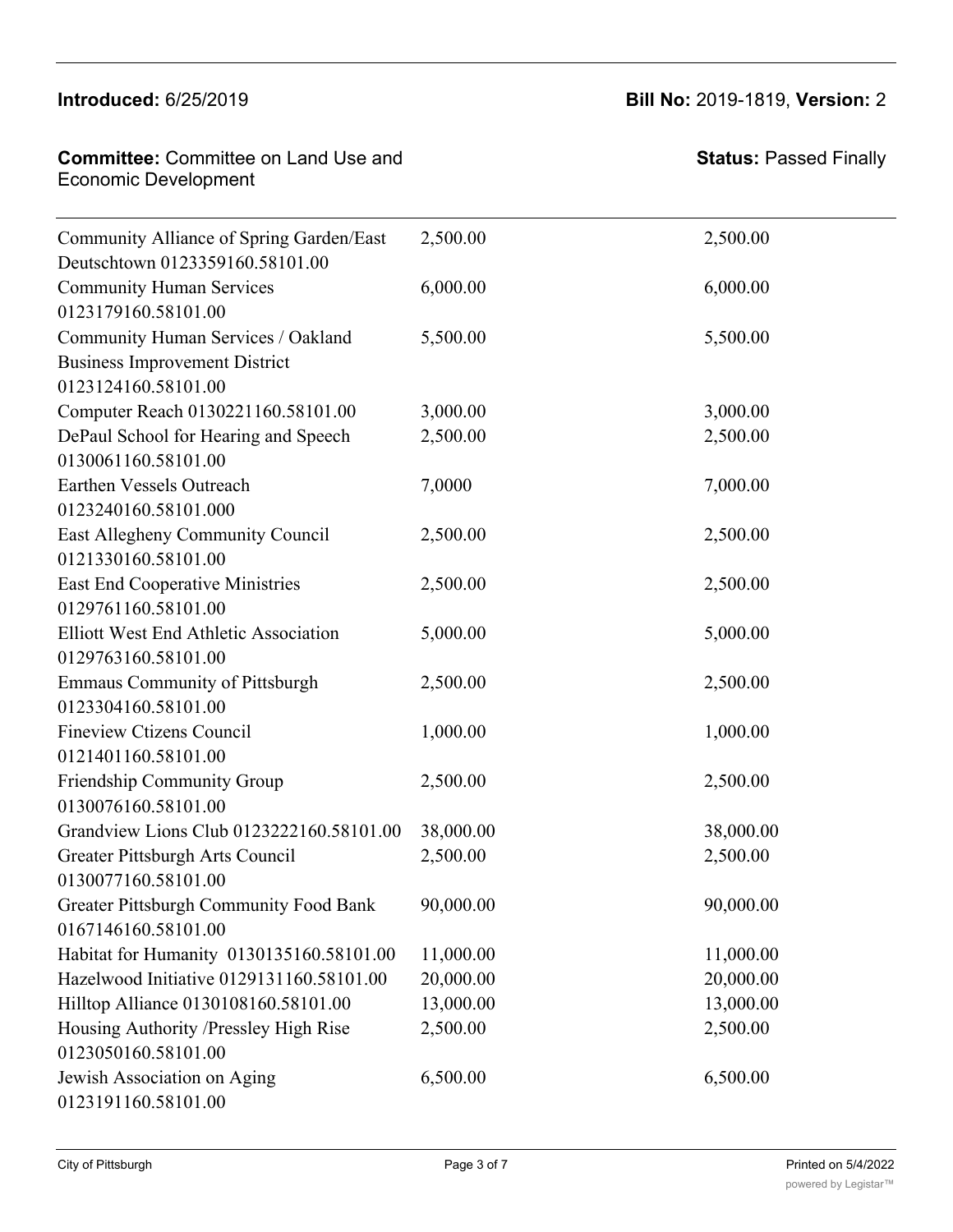# **Introduced:** 6/25/2019 **Bill No:** 2019-1819, **Version:** 2

| <b>Committee: Committee on Land Use and</b> |  |
|---------------------------------------------|--|
| <b>Economic Development</b>                 |  |
|                                             |  |

| <b>Status: Passed Finally</b> |
|-------------------------------|

| Jewish Community Center - Young Men and                 | 6,500.00  |             | 6,500.00  |
|---------------------------------------------------------|-----------|-------------|-----------|
| Women's Hebrew Association                              |           |             |           |
| 0123128160.58101.00                                     |           |             |           |
| Jewish Family and Children's Service - Refugee 9,500.00 |           |             | 9,500.00  |
| Services 0130025160.58101.00                            |           |             |           |
| Jewish Family and Children's Services - Career 4,500.00 |           |             | 4,500.00  |
| Development 0129757160.58101.00                         |           |             |           |
| Jewish Family and Children's Services - Food            | 12,500.00 |             | 12,500.00 |
| Pantry 0130103160.58101.00                              |           |             |           |
| King of Kings Baptist Ministry/Higher Living            | 4,500.00  |             | 4,500.00  |
| 0130204160.58101.00                                     |           |             |           |
| Kitchen of Grace 0130189160.58101.00                    | 0.00      | $+2,000.00$ | 2,000.00  |
| Lawrenceville Corporation                               | 15,000.00 |             | 15,000.00 |
| 0123332160.58101.00                                     |           |             |           |
| Lawrenceville United 0129855160.58101.00                | 12,500.00 |             | 12,500.00 |
| Little Sisters of the Poor 0130005160.58101.00 2,500.00 |           |             | 2,500.00  |
| Lincoln Place Prebyterian Church                        | 3,500.00  |             | 3,500.00  |
| 0123377160.58101.00                                     |           |             |           |
| Lower Bloomfield Unity Council                          | 2,500.00  |             | 2,500.00  |
| 0121370160.58101.00                                     |           |             |           |
| Lynn Williams Apartments                                | 2,500.00  |             | 2,500.00  |
| 0123023160.58101.00                                     |           |             |           |
| Macedonia Family and Community Enrichment 10,000.00     |           |             | 10,000.00 |
| Center (FACE) 0129118160.58101.00                       |           |             |           |
| Mt. Washington Community Development                    | 2,500.00  |             | 2,500.00  |
| Corporation 0123131160.58101.00                         |           |             |           |
| National Council of Jewish Women                        | 5,000.00  |             | 5,000.00  |
| 0121377160.58101.00                                     |           |             |           |
| Neighborhood Academy 0130104160.58101.00 2,500.00       |           |             | 2,500.00  |
| Northside Coalition for Fair Housing -                  | 22,500.00 |             | 22,500.00 |
| Northside Youth Athletic Association                    |           |             |           |
| 0130035160.58101.00                                     |           |             |           |
| Northside Community Development                         | 2,500.00  |             | 2,500.00  |
| Fund/Northside Chronicle                                |           |             |           |
| 0123270160.58101.00                                     |           |             |           |
| Northside Leadership Conference/NS Rox                  | 5,000.00  |             | 5,000.00  |
| Youth Music 0130087160.58101.00                         |           |             |           |
|                                                         |           |             |           |

Habitat for Humanity 0130135160.58101.00 11,000.00 11,000.00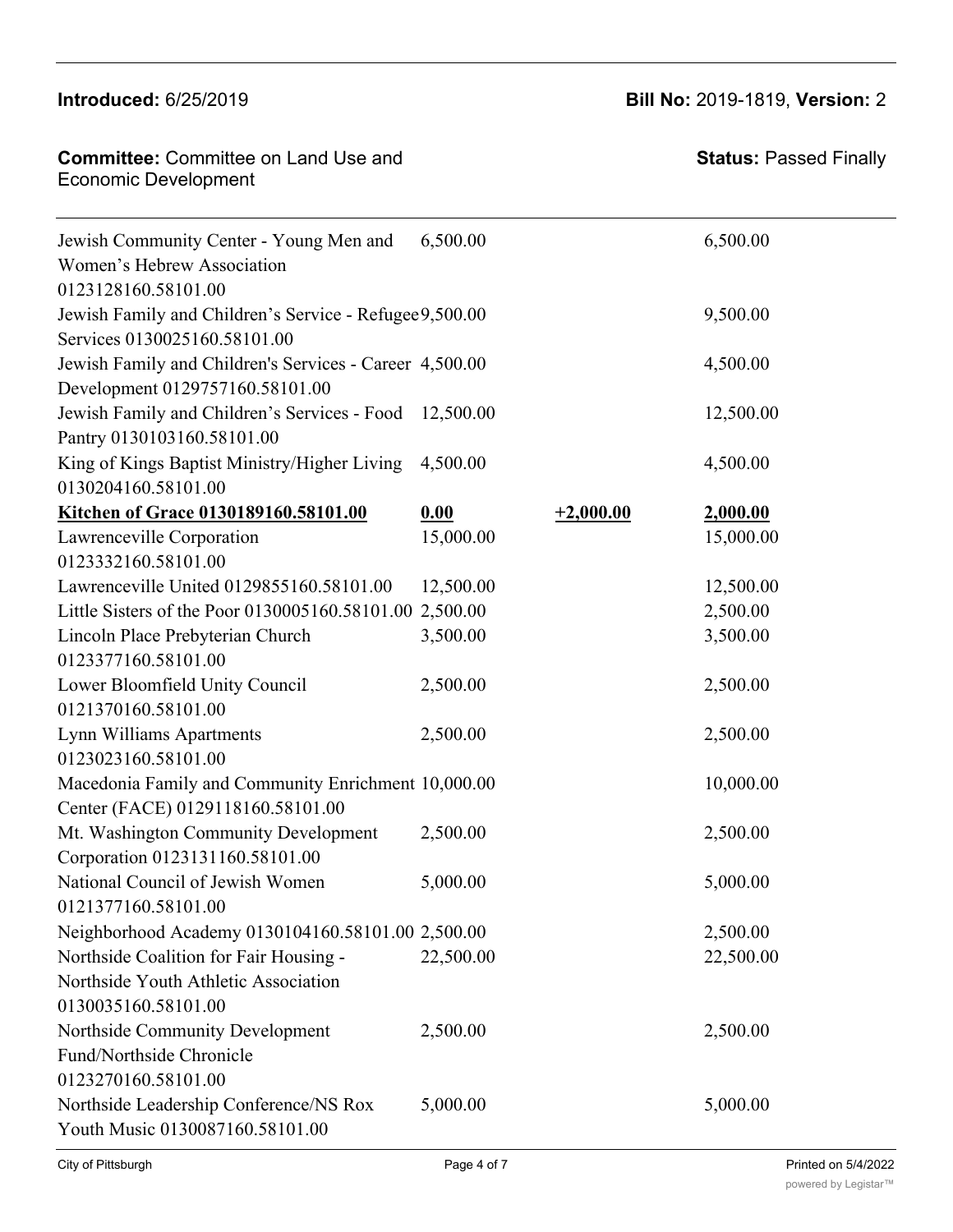Northside Youth Athletic Association

**Committee:** Committee on Land Use and **Committee:** Committee Fund/Northside Chronicle Northerne Leadership Conference

**Status:** Passed Finally

| Oakland Planning and Development Corp.<br>0121379160.58101.00 | 5,500.00  |              | 5,500.00  |  |
|---------------------------------------------------------------|-----------|--------------|-----------|--|
| Pa Cleanways of Allegheny County<br>0123365160.58101.00       | 12,500.00 |              | 12,500.00 |  |
| PA Connecting Communities<br>0123382160.58101.00              | 2,500.00  |              | 2,500.00  |  |
| <b>Parks and Recreation - Northside Senior</b>                | 12,500.00 | $-12,500.00$ | 12,500.00 |  |
| Programming 0130020160.58101.00                               |           |              |           |  |
| Pennsylvania Women Work<br>0130137160.58101.00                | 2,500.00  |              | 2,500.00  |  |
| Pennsylvania Resource Council<br>0123151160.58101.00          | 5,000.00  |              | 5,000.00  |  |
| People's Oakland 0129970160.58101.00                          | 4,000.00  |              | 4,000.00  |  |
| Persad Center 0121384160.58101.00                             | 2,500.00  |              | 2,500.00  |  |
| Pittsburgh Action Against Rape                                | 13,000.00 |              | 13,000.00 |  |
| 0129655160.58101.00                                           |           |              |           |  |
| Pittsburgh AIDS Task Force<br>0129787160.58101.00             | 7,500.00  |              | 7,500.00  |  |
| Pittsburgh Community Services - Hunger                        | 74,000.00 |              | 74,000.00 |  |
| 0121390160.58101.00                                           |           |              |           |  |
| Pittsburgh Community Services - Safety<br>0121391160.58101.00 | 20,000.00 |              | 20,000.00 |  |
| Pittsburgh Parks Conservancy                                  | 12,500.00 |              | 12,500.00 |  |
| 0123243160.58101.00                                           |           |              |           |  |
| Pittsburgh Project 0123198160.58101.00                        | 5,000.00  |              | 5,000.00  |  |
| POISE Foundation 0123279160.58101.00                          | 21,000.00 |              | 21,000.00 |  |
| Reading is Fundamental 0123052160.58101.00 12,000.00          |           |              | 12,000.00 |  |
| Rebuilding Together Pittsburgh                                | 2,500.00  |              | 2,500.00  |  |
| 0123307160.58101.00                                           |           |              |           |  |
| Riverview Apartments 0121379160.58101.00                      | 4,500.00  |              | 4,500.00  |  |
| Riverview Manor 0123054160.58101.00                           | 2,500.00  |              | 2,500.00  |  |
| St. Andrew's Lutheran Church                                  | 2,500.00  |              | 2,500.00  |  |
| 0129910160.58101.00                                           |           |              |           |  |
| Saint Clair Athletic Association                              | 4,000.00  |              | 4,000.00  |  |
| 0121272160.58101.00                                           |           |              |           |  |
| Saint John Vianney Parish<br>0123262160.58101.00              | 2,500.00  |              | 2,500.00  |  |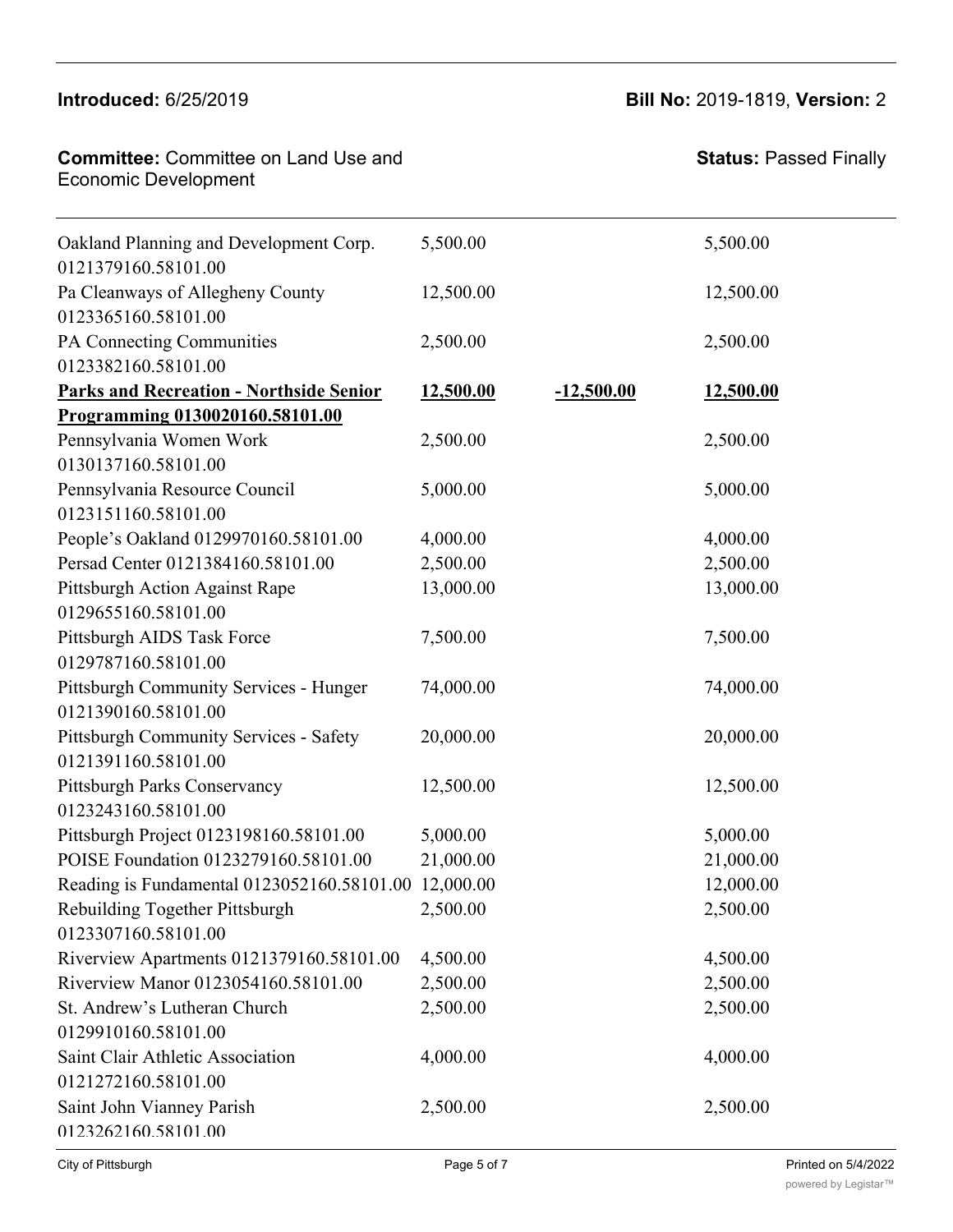**Committee:** Committee on Land Use and **Economic Development** Saint John Vianney Parish

**Status:** Passed Finally

| V12V2V2V3V3V3V3V1V3V0V<br>Saint Mark's Evangelical Lutheran /Brookline | 9,500.00  | 9,500.00  |
|------------------------------------------------------------------------|-----------|-----------|
| Meals on Wheels 0130067160.58101.00                                    |           |           |
| Saint Michaels Food Bank                                               | 2,500.00  | 2,500.00  |
| 0123264160.58101.00                                                    |           |           |
| Saint Paul's Benevolent & Missionary Institute 2,500.00                |           | 2,500.00  |
| 0123200160.58101.00                                                    |           |           |
| Shepherd Wellness Community                                            | 7,500.00  | 7,500.00  |
| 0129791160.58101.00                                                    |           |           |
| Sheraden Community Council                                             | 2,500.00  | 2,500.00  |
| 0123121160.58101.00                                                    |           |           |
| Sheraden United Methodist Kidz Klub                                    | 5,000.00  | 5,000.00  |
| 0130046160.58101.00                                                    |           |           |
| Southside Slopes Neighborhood Association                              | 2,500.00  | 2,500.00  |
| 0123291160.58101.00                                                    |           |           |
| Spring Hill Civic League 0121267160.58101.005,000.00                   |           | 5,000.00  |
| Stand Up Now Network 01300259160.58101.0010,000.00                     |           | 10,000.00 |
| Steel City Boxing 0129982160.58101.00                                  | 5,000.00  | 5,000.00  |
| Tree of Hope 0129866160.58101.00                                       | 2,500.00  | 2,500.00  |
| Trinity Lutheran Church / Sheraden Baseball                            | 3,000.00  | 3,000.00  |
| 0130105160.58101.00                                                    |           |           |
| Troy Hill Citizens Council                                             | 5,000.00  | 5,000.00  |
| 0129798160.58101.00                                                    |           |           |
| Uptown Partners 0123298160.58101.00                                    | 5,000.00  | 5,000.00  |
| Vietnam Veterans Leadership                                            | 2,500.00  | 2,500.00  |
| 0121292160.58101.00                                                    |           |           |
| Washington Heights Athletic Association                                | 3,000.00  | 3,000.00  |
| 0123261160.58101.00                                                    |           |           |
| Western PA Police Athletic League                                      | 15,000.00 | 15,000.00 |
| 0129832160.58101.00                                                    |           |           |
| Western Pennsylvania Conservancy                                       | 7,500.00  | 7,500.00  |
| 0126002160.58101.00                                                    |           |           |
| Western PA School for the Blind                                        | 2,500.00  | 2,500.00  |
| 0123387160.58101.00                                                    |           |           |
| Women's Center and Shelter                                             | 6,500.00  | 6,500.00  |
| 0125046160.58101.00                                                    |           |           |
| VMCA - Hazelwood 0121351160 58101 00                                   | 2,500,00  | 2.500.00  |